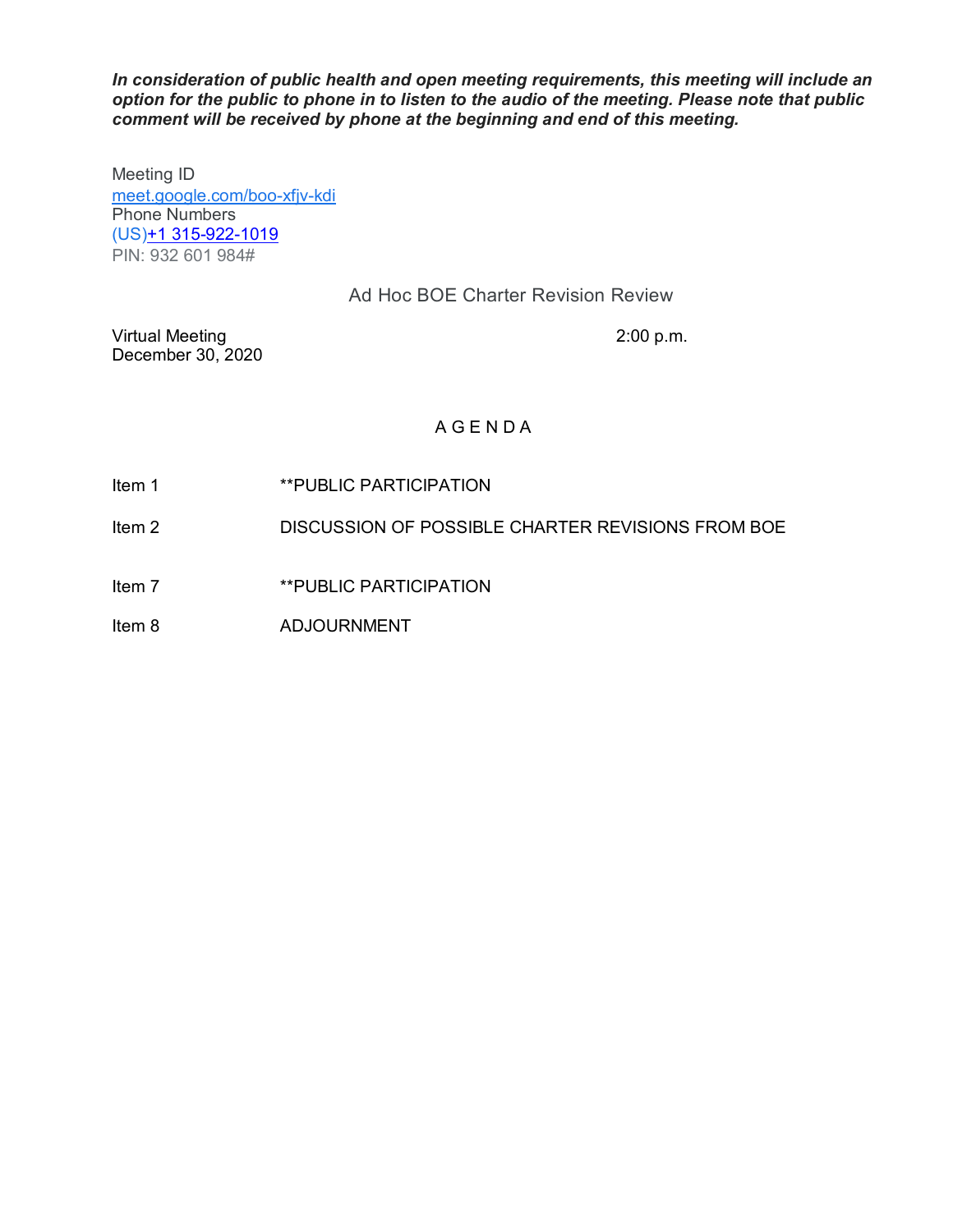## **BOE Elections**

## Town Charter Section 3-15(b) reads:

"At each regular Town Election members of the Board of Education, the Planning and Zoning Commission, Board of Assessment Appeals, Zoning Board of Appeals, and the Police Commission shall be elected and the number to be elected shall be determined by the number of members whose terms expire on or before the December 1st after the election."

### Reason to review:

When a revised charter is filed with the State, a statute governing BOE elections must be indicated. For the 2016 Charter filing, Connecticut General Statute 9-204 was selected to apply, impinging on number of candidates a party could put forth on the ballot and number of candidates electors could vote for. This was an unintended restriction on the ability of voters to vote for BOE members. As a result, the Legislative Council enacted Town Ordinance 124 to address the issue. When the next revision of the Town Charter is filed with the state, the effective BOE elections statute will likely again be selected as a part of the filing process.

### Recommendation:

Newtown Ordinance 124 should be merged into the Charter, specifically calling out that section 9-204b of the Connecticut General Statutes applies.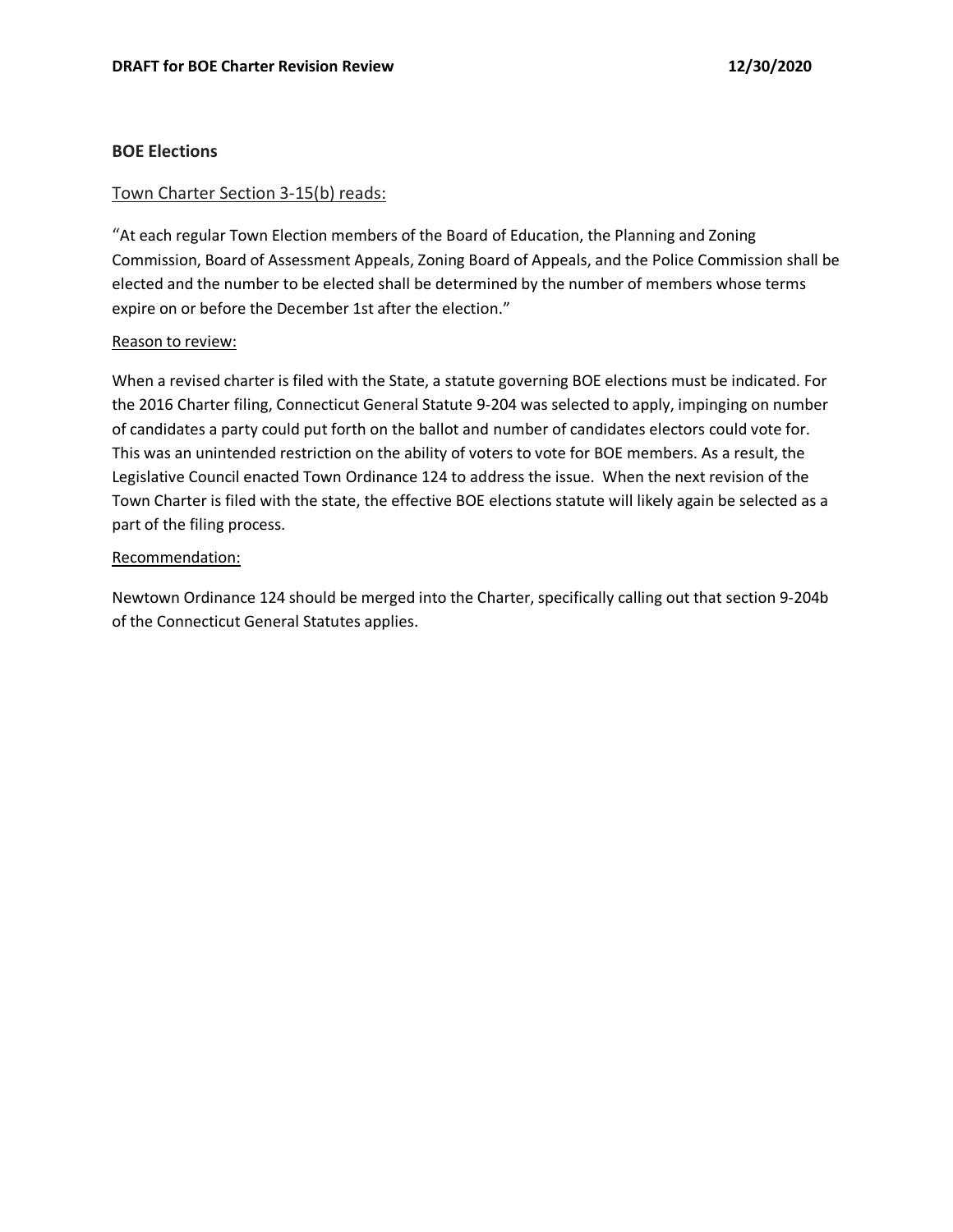# **Special Appropriations**

# Town Charter Section 6-35(b) reads:

"A request for a Special or Emergency Appropriation may be initiated by the First Selectman with the approval of the Board of Selectmen or by the Legislative Council."

# Town Charter Section 6-35(c) reads:

"If the First Selectman initiates an Emergency Appropriation request, the appropriation may be approved by a majority vote of the Legislative Council. If initiated by the Legislative Council, the Emergency Appropriation must be approved by the affirmative vote of at least eight (8) members of the Legislative Council."

## Reason to review:

The appropriations process as outlined in 6-35(b)-(c) is not consistent with respect to budgetary and CIP appropriations. For budget appropriation requests, both the Board of Selectmen and the Board of Education prepare their respective requests, and provide those requests to the Board of Finance. For the Capital Improvement Plan (CIP), newly amended, the Board of Selectmen and the Board of Education also prepare their respective requests, and provide those requests to the Board of Finance. Note that the CIP process appears to be a specialized special appropriation, in that 6-20(e) specifically calls out the limit on the Legislative Council's appropriation authority noted in 6-35(e), suggesting that the BOE does initiate special appropriation requests.

## Recommendation:

Town Charter Section 6-35(b) and (c) be amended to include the Board of Education as a possible initiator of Special Appropriations.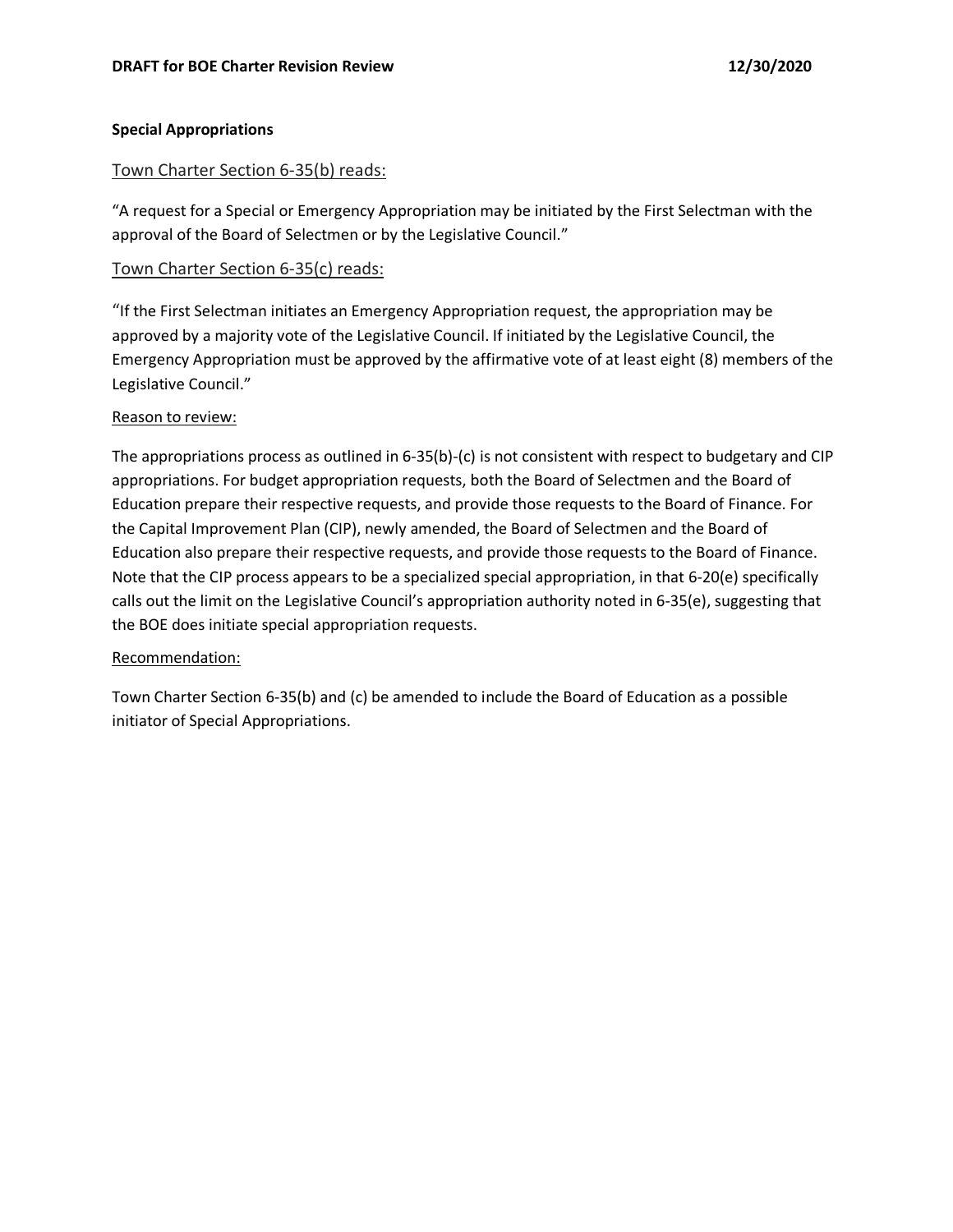## **There is no explicit appropriation process included in the charter for the BOE Non-Lapsing Account**

#### Reason to review:

When the fiscal year ends, any BOE budget surplus may be added to the BOE Non-Lapsing Account, per Connecticut General Statute 10-248a, newly amended<sup>1</sup>. In the Oct 20, 2020 Town Counsel legal opinion RE: Procedure to Transfer Board of Education Surplus at the End of the Fiscal Year, D. Grogins states that such funds are "similar to a 'special appropriation,'" though not technically a special appropriation.

### Recommendation:

A new appropriation classification that is funded by existing funds (like the BOE budget surplus) and that is not included in the Legislative Council's appropriation authority for special appropriations be added to the Charter. The initiation and pipeline through the respective Town Bodies should not be set forth in the charter but instead be implemented similar to the CIP process, via a Financial Regulation, or cross-board policy suite.

 $<sup>1</sup>$  Sec. 10-248a. Unexpended education funds account. For the fiscal year ending June 30, 2020, and each fiscal</sup> year thereafter, notwithstanding any provision of the general statutes or any special act, municipal charter, home rule ordinance or other ordinance, the board of finance in each town having a board of finance, the board of selectman in each town having no board of finance or the authority making appropriations for the school district for each town may deposit into a nonlapsing account any unexpended funds from the prior fiscal year from the budgeted appropriation for education for the town, provided (1) such deposited amount does not exceed two per cent of the total budgeted appropriation for education for such prior fiscal year, (2) each expenditure from such account shall be made only for educational purposes, and (3) each such expenditure shall be authorized by the local board of education for such town.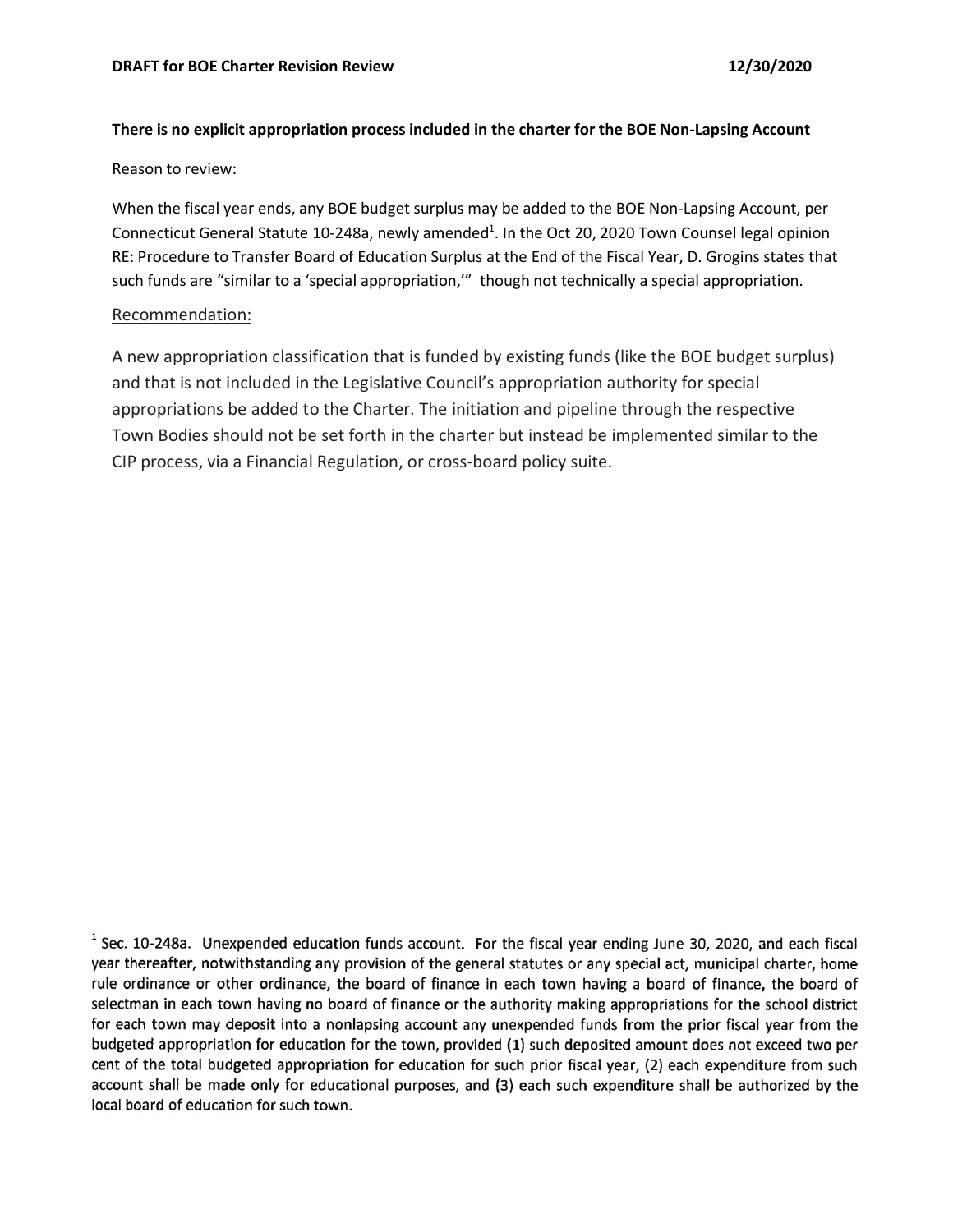## **Date for Referendum**

## Town Charter 6-14(a) reads:

"The proposed town budget shall be submitted for adoption at the Annual budget referendum to be held on the fourth Tuesday of April between the hours of 6:00 a.m. and 8:00 p.m."

## **Reason for Review:**

Historically, a small percentage of Newtown's voting population votes during budget referenda. Changing the date or accessibility of the referendum could increase voter turnout. Could something be changed to increase voter turnout?

## **Recommendation:**

Review voting information to understand whether moving the referendum date or expanding accessibility via absentee or mail-in ballot would increase voter turnout.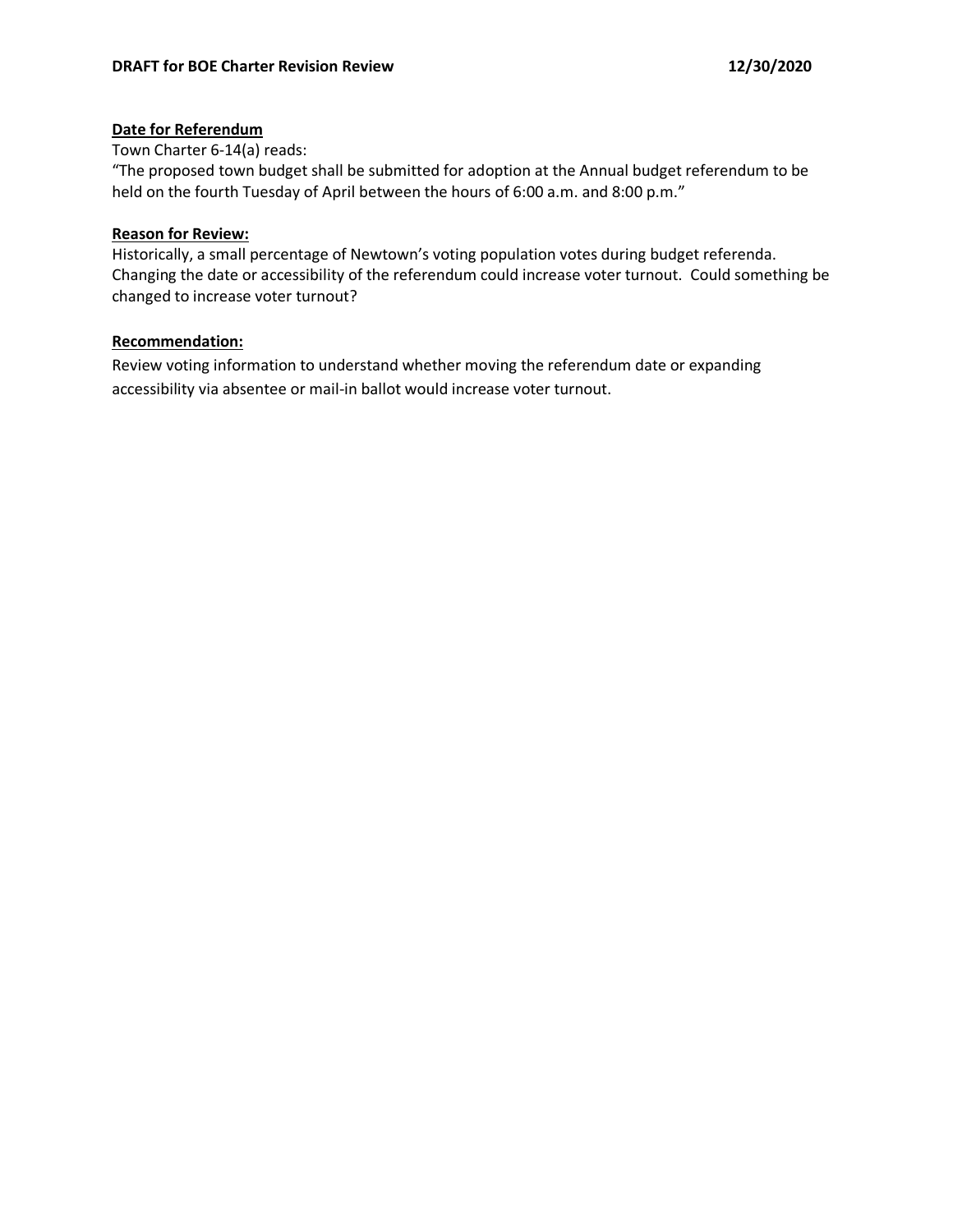### **Appropriating Authority**

Town Charter 1-20 Summary of Governance defines: (a) The Chief Executive and Administrative Officer of the Town, (b) The administrative body of the Town, and (c) The legislative body of the Town, but does not define the appropriating authority of the Town.

## **Reason for Review:**

A) The Connecticut general statutes contain several references to **"the board of finance in each town or city having a board of finance, to the board of selectmen in each town having no board of finance or otherwise to the authority making appropriations."** Because the Newtown Charter has both a board of finance AND a separate authority making appropriations, this has led to ambiguity in several instances that affect Board of Education processes.

> CT Gen Stat §10-248a. Unexpended education funds account reads "For the fiscal year ending June 30, 2011, and each fiscal year thereafter, notwithstanding any provision of the general statutes or any special act, municipal charter, home rule ordinance or other ordinance, **the board of finance in each town having a board of finance, the board of selectman in each town having no board of finance or the authority making appropriations** for the school district may deposit into a nonlapsing account any unexpended funds from the prior fiscal year from the budgeted appropriation for education for the town, provided (1) such deposited amount does not exceed two per cent of the total budgeted appropriation for education for such prior fiscal year, (2) each expenditure from such account shall be made only for educational purposes, and (3) each such expenditure shall be authorized by the local board of education for such town." *Since the inception of Education Non-Lapsing Account, Newtown has depended on the Board of Finance to make the deposit into the Education Non-lapsing account. However, in the past year, the Town Attorney has opined that the Legislative Council has this authority – not the Board of Finance ("Procedure to transfer Board of Education Surplus at the End of the Fiscal Year," October 20, 2020).*

> Similarly, CT Gen Stat § 10-153d. Meeting between board of education and fiscal authority required. Duty to negotiate. Procedure if legislative body rejects contract. Reads "(a) Within thirty days prior to the date on which the local or regional board of education is to commence negotiations pursuant to this section, such board of education shall meet and confer with the board of finance **in each town or city having a board of finance, with the board of selectmen in each town having no board of finance and otherwise with the authority making appropriations** therein. A member of such board of finance, such board of selectmen, or such other authority making appropriations, shall be permitted to be present during negotiations pursuant to this section and shall provide such fiscal information as may be requested by the board of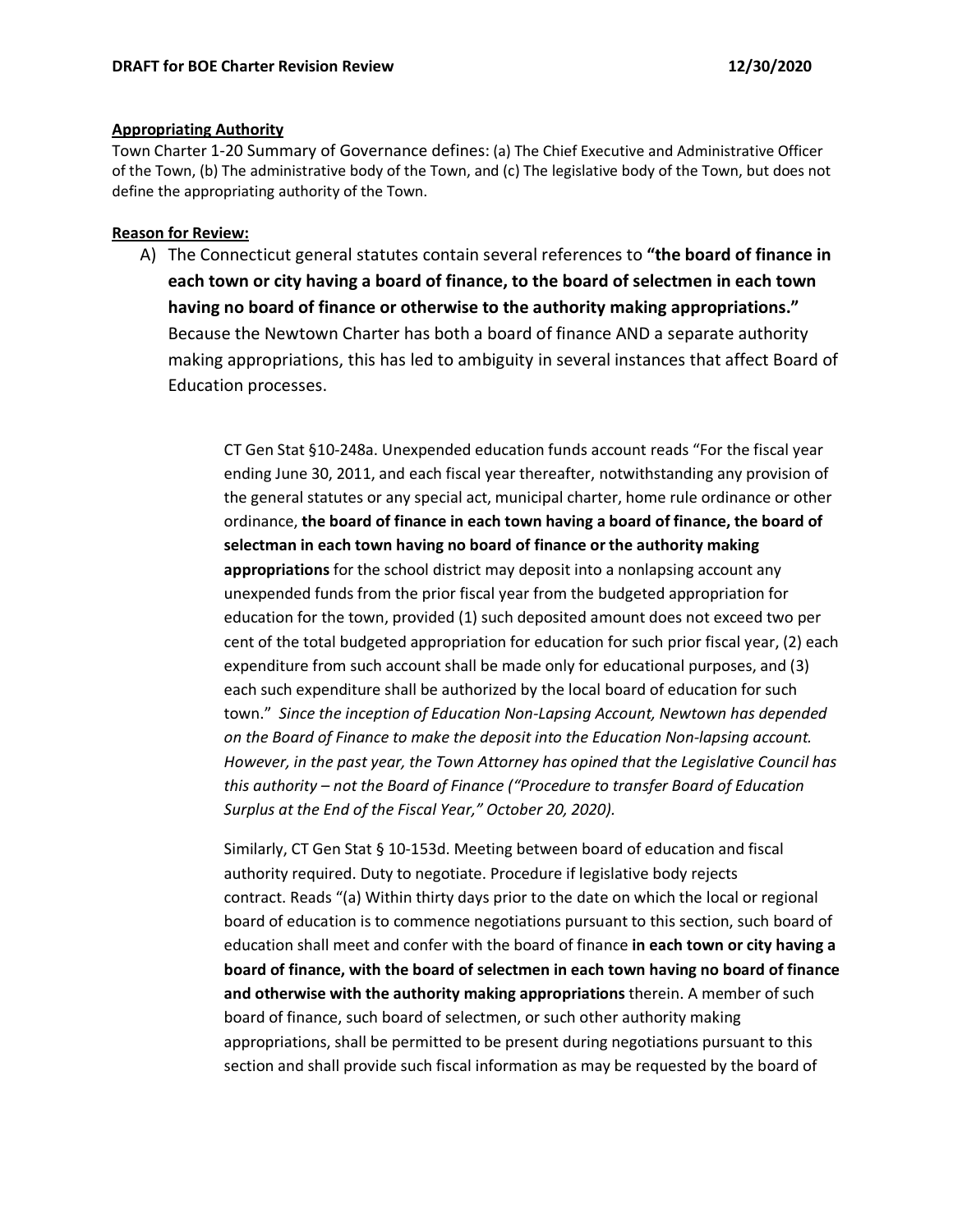education." *Which elected body should be met with prior to negotiations and which body has authority to reject the contract has varied over time.* 

[And Gen Stat § 10-222](https://law.justia.com/citations.html) indicates that "Each local board of education shall prepare an itemized estimate of the cost of maintenance of public schools for the ensuing year and shall submit such estimate to the board of finance **in each town or city having a board of finance, to the board of selectmen in each town having no board of finance or otherwise to the authority making appropriations** for the school district, not later than two months preceding the annual meeting at which appropriations are to be made*." In this case, the Board of Education submits the budget to the Board of Finance not later than two months before the appropriation.* 

B) Because the Newtown Charter calls for both a Board of Finance AND an "authority making appropriations" (i.e. Legislative Council), this has created redundancy. The redundancy leads to duplicated efforts. Annually, Board of Education members and district personnel attend multiple Board of Finance meetings to present and answer questions for both the budget and CIP processes. The same process is repeated for Legislative Council review. The Legislative Council can and frequently does override the decisions of the Board of Finance. The duplicative process may now be required for use of the Education Non-Lapsing Account as well.

### **Recommendation:**

The role of each board in processes required by the state should be clearly defined by the Charter. Require either the BOF or the Legislative Council to determine financial decisions – not both. The Board of Education recommends that one body be defined in the Charter for the review AND approval of financial decisions.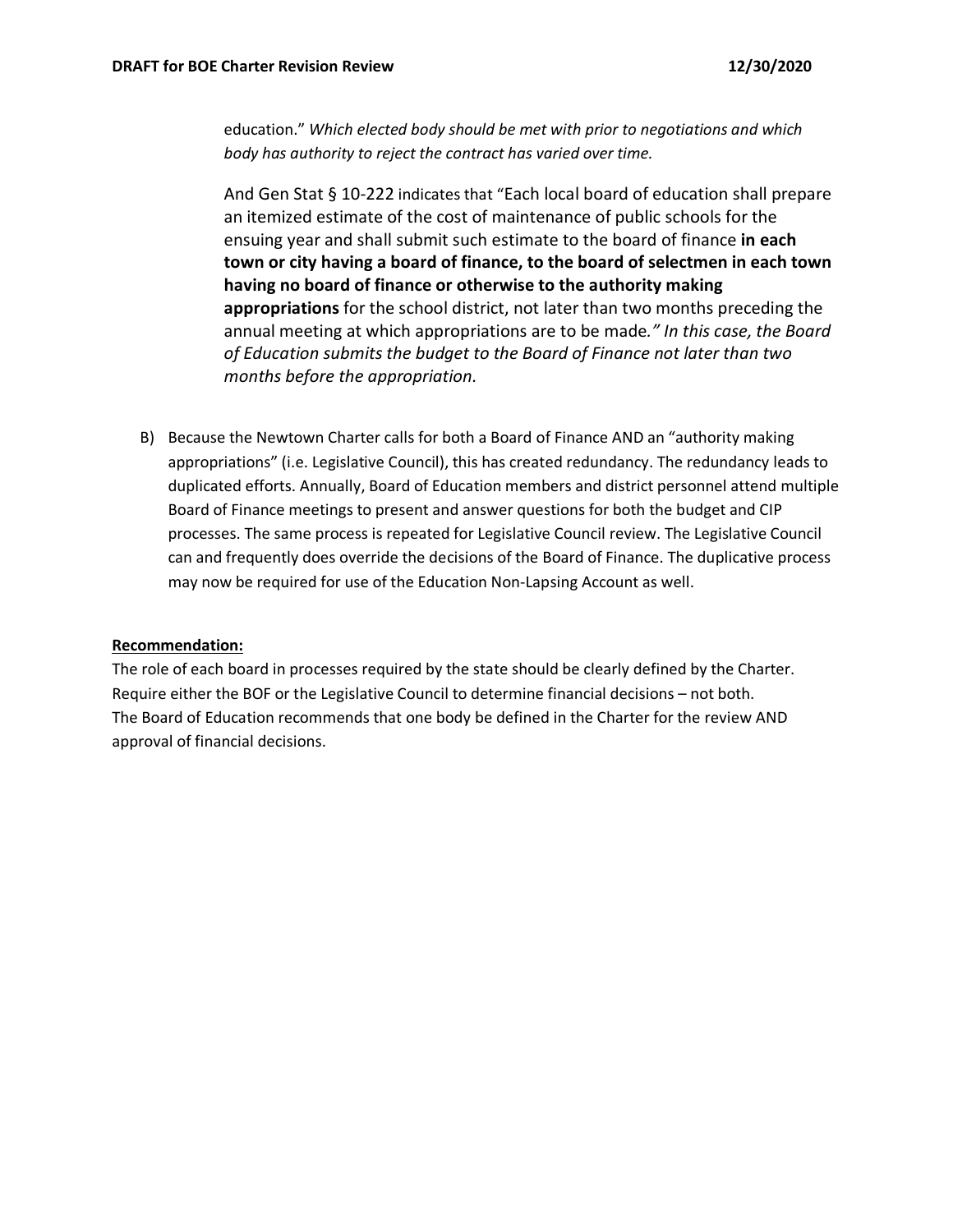### **Remove references to the Board of Education as a department**

**1-25(a)7** lists the Board of Education as an example of a Town Department.

### **Reason for Review:**

The Board of Education, although listed as a line in the Town budget, is generally not considered a department:

- Per statute, the Board of Education is defined as an entity of the state.
- The Board of Education budget is not overseen by the Board of Selectman as the department budgets are.
- The Board of Education follows budget processes that are parallel to the Board of Selectman, not parallel to town departments.
- The 2012 Charter Revision made the municipal and Board of Education budgets distinct such that each would be approved separately and stand on its own. That is, if one failed, the other could pass independently.
- The Charter Revision Commission of 2016 was asked to review the use of the term "department" in reference to the Board of Education within the Charter. All other instances of the reference were removed.

## **Recommendation:**

Remove the remaining reference for consistency